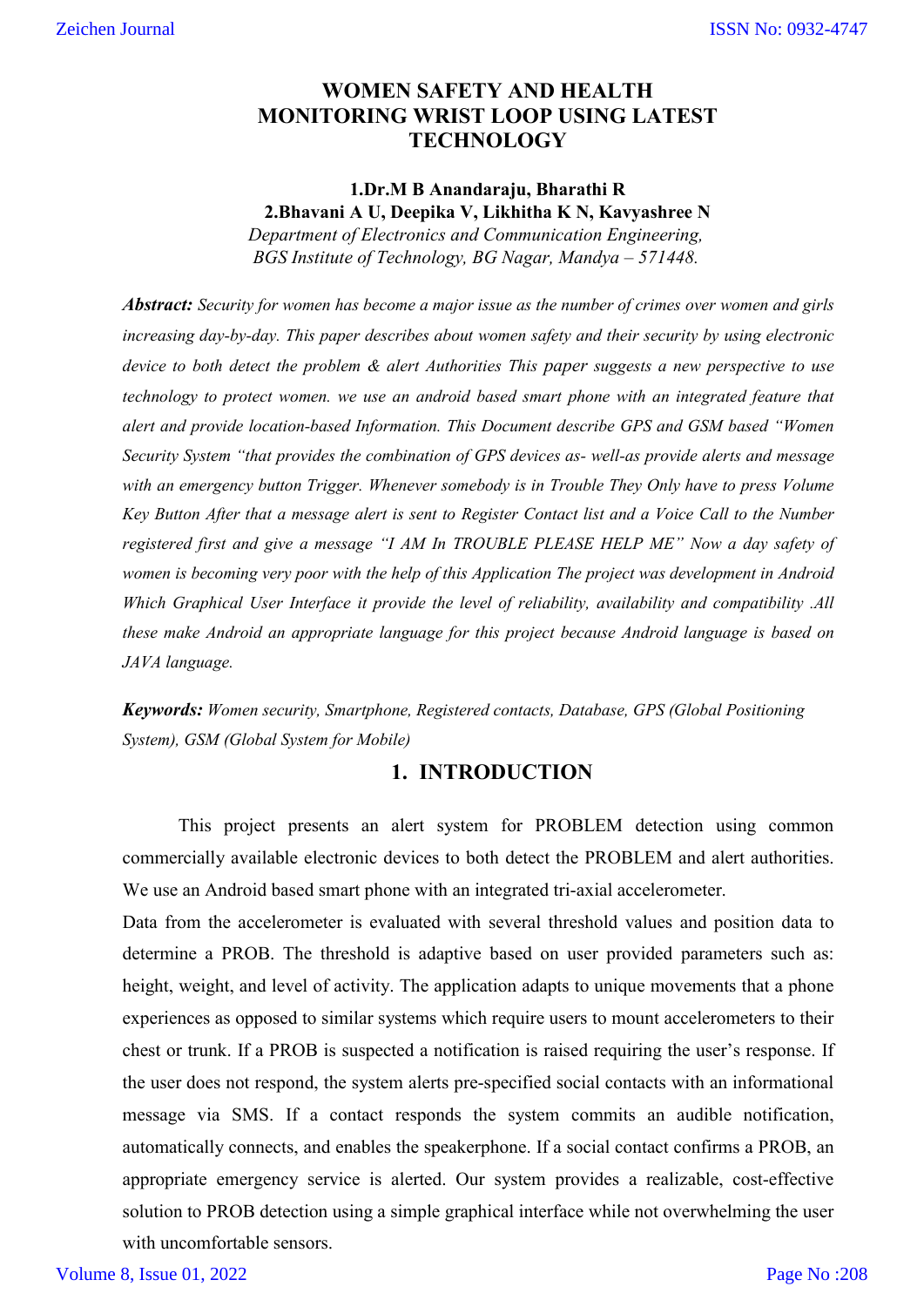I PROB is a very powerful software especially developed for the safety of girls, whenever somebody is in trouble they don't have to sit and find contacts or find ways to send SMS, or msg the near ones. They might not have so much time, all that they have to do is shake the smart phone above the threshold value, vigorously., immediately an message alert is sent to the persons mom, dad and whoever they wish to, if their guardians also have a Smartphone. Even though if it is in silent mode. When a message called ALERT is received it automatically changes its profile to general and gives a voice notification YOUR SON / DAUGHTER IS IN TROUBLE PLZ HELP…. PLZ HELP…. PLZ HELP…. REPEATEDLY AS A RING TONE until they listen and stop it. If they want to find where their ward is all that they have to send is LOC as an SMS to their smart phone, it will respond with the current location of their ward.

If parents want to track their ward, they must send TRACK message as a SMS to their ward's Smartphone, it will respond with the location every 5 minute once, which is stored and gets connected with the GOOGLE MAPS using GPRS and plot the ROUTE in live.

We come across many issues regarding the safety and security in day-to-day life.

"Arak shakadal", what we call as police force which is only meant for the protection, security, and safety of citizens. If the unsafe situation like this type is known to police like force, then only they can give protection to needy women. Unfortunately, nowadays the scenario is quit e different; after the incident happens, such forces come to know. As such, cases are increasing day by day; what a woman can do in such kind of situation? Making phone calls to her wellwishers for help. Constraint is distance of her well-wisher from her place. If the place is unknown, the identity of place is also the constraint. Moreover, in trouble (unsafe situation), it is difficult to call anybody for help. Even a woman may be unaware of the place where she is and cannot give place identity. In recent days, the incidents like physical harassments are more common. As one of the solutions to this problem, this proposed system is being developed using the VR (voice recognition) technology. Voice recognition could more generally be called as speech recognition or sound recognition, which is used to identify words and phrases in spoken language. At the same time, it converts them to a machi ne-read able format. This technology was first used in 1952 to convert spoken words into machine-readable format digit by digit using the ASR (automatic speech recognition) algorithm. The performance of this technology is measured by accuracy and speed. It is easy to handle and comfortable.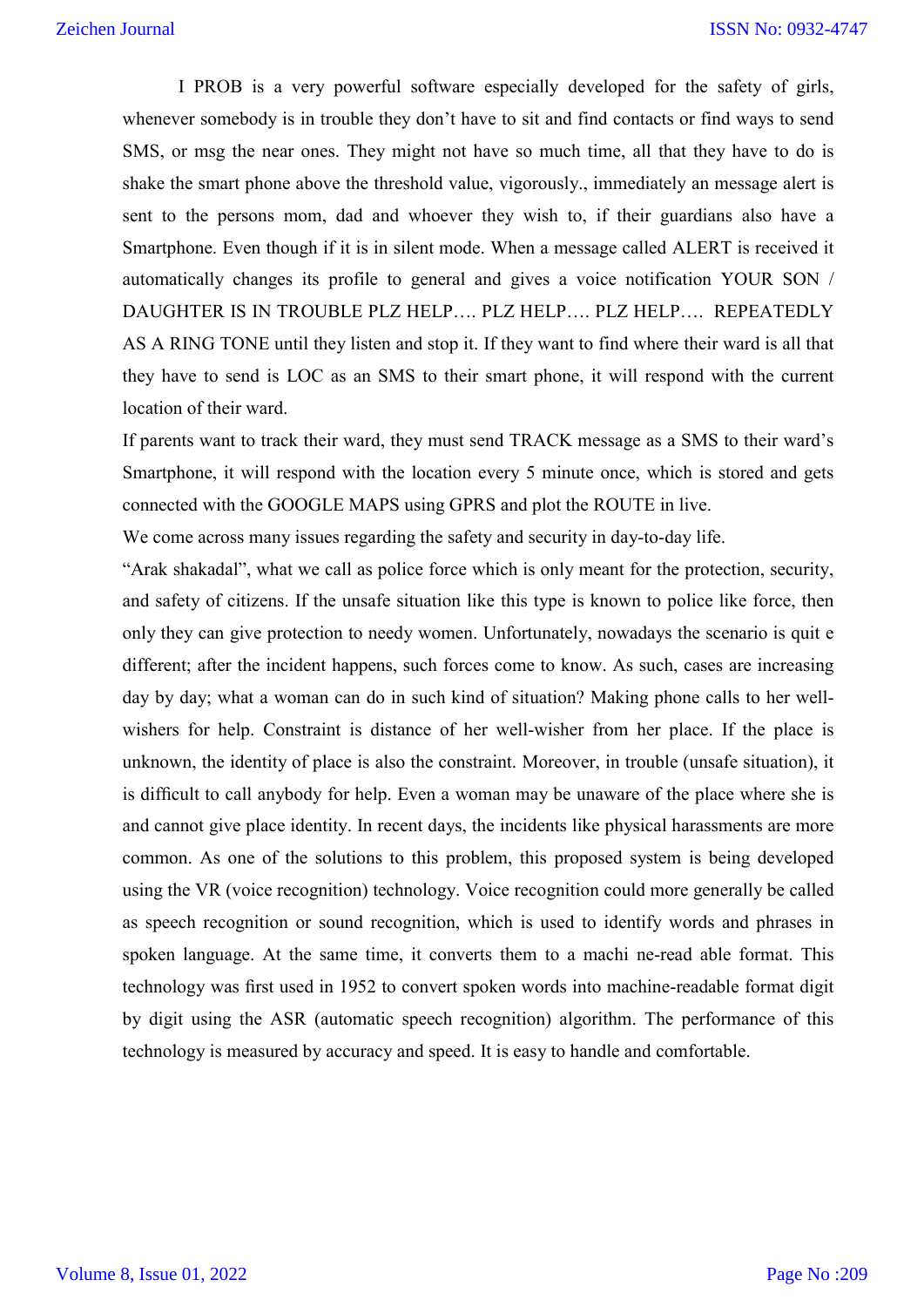## **2. PROPOSED METHOD ARCHITECTURE**

The proposed system is especially for the women safety and overcomes the disadvantages of existing system: - This proposed system is 'GSM & GPS Based women Security System'. It consists of GPS device i.e. Any Android Phone and an emergency button. GPS device must be placed inside the device (Android Phone). The device will provide the position information such as latitude, longitude of women. An emergency button is fixed on the device at a particular position. Whenever women in any kind of trouble she will press the emergency button and an alert will be immediately sent to the nearest police station. Then it is the responsibility of police squad to handle the situation.



 **Fig 1: Proposed Block Diagram of Women safety Band**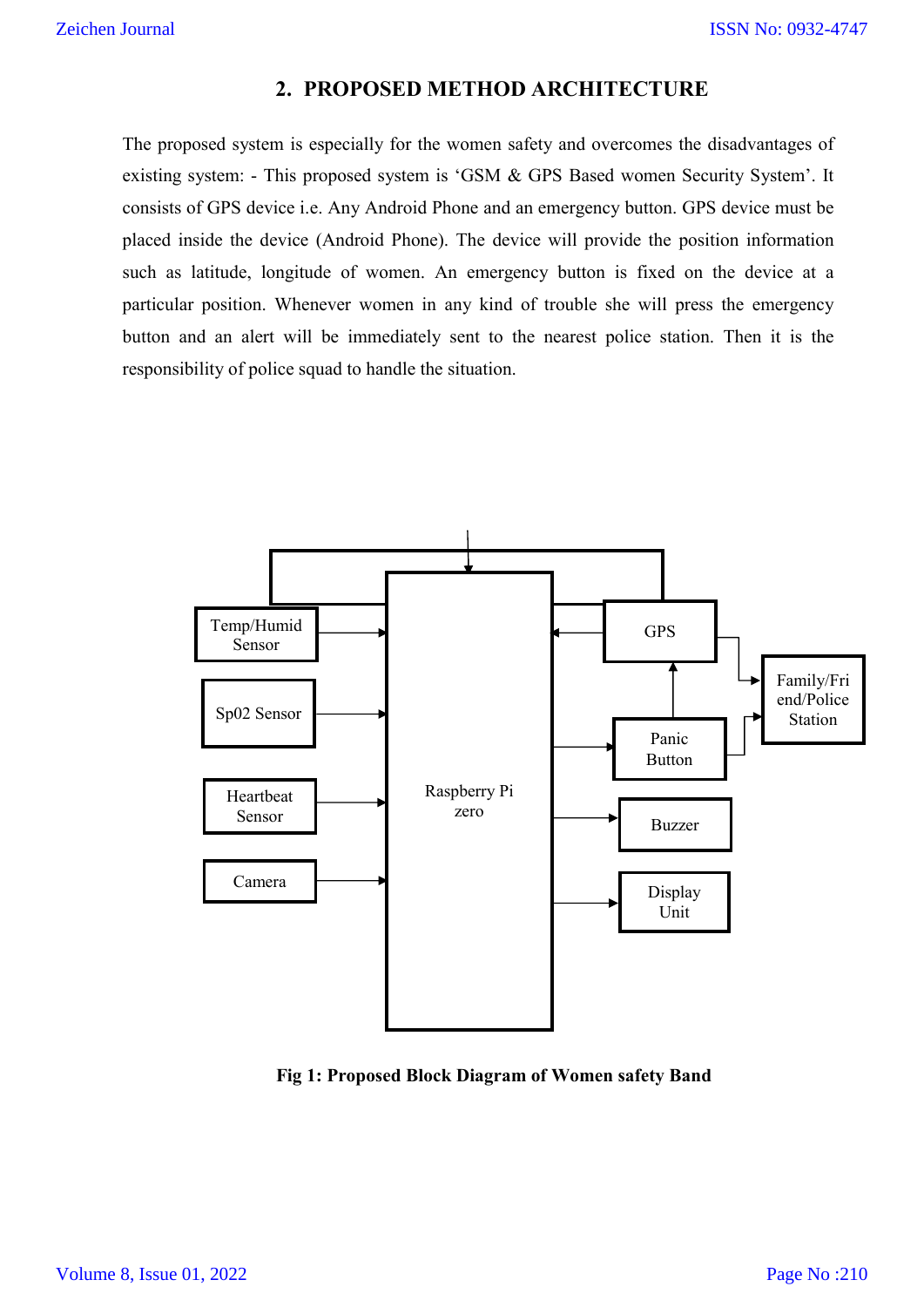A Smart Wearable Raspberry Pi based device that aims to help women in distress. It is integrated with a smart phone application that uses GPS tracking to find the victim's location, a camera module to record the crime for evidence and Messaging notification services to aid in alerting the emergency contacts with the incident, thereby, proving to be a boon to women.

The Smart wearable device consists of a button, a RaspberryPi board, a camera module and a buzzer. When a woman is in danger, she presses the button that triggers the RaspberryPi that enables the camera module to capture an image of the incident.

The captured image is stored in a local host server that is run on a machine. The user logs into an Android App, specially designed for the ring, that allows her to select from a list of existing contacts or add a new contact with whom she wishes to communicate. Once the desired contact is selected, the image link fetched from the server, a help message along with the current GPS location of the victim is sent to the emergency contact and police. The buzzer connected to Raspberry-Pi is activated and it generates a high frequency screeching alarm to seek the attention of the people in that vicinity and serves as a warning to the intruder, on the click of the same button. In woman safety application camera is used to find out location of the user and send surrounding images to emergency contact numbers respectively. This device is better than the existing systems and can be helpful to individuals in danger because of the following reasons:

- Criminal Identification
- Increased accessibility and portability
- A boon to senior citizens and people suffering from medical issues
- Can also employed for children safety thus preventing crimes like child abuse and child trafficking
- Need for a movement towards safer environments.

The system can be further developed by adding few sensors to sense the fear and anxiety and thus automatic response can be obtained. Addition of a voice recognition system for the access will also help to improve the performance.

## **2.1 FEATURES**

- This project presents an alert system for Women safety detection.
- The system provides a realizable and efficient.
- The application is easier to use all the woman.
- The application is normal budget.
- This application is free for user, which does not affect user's cost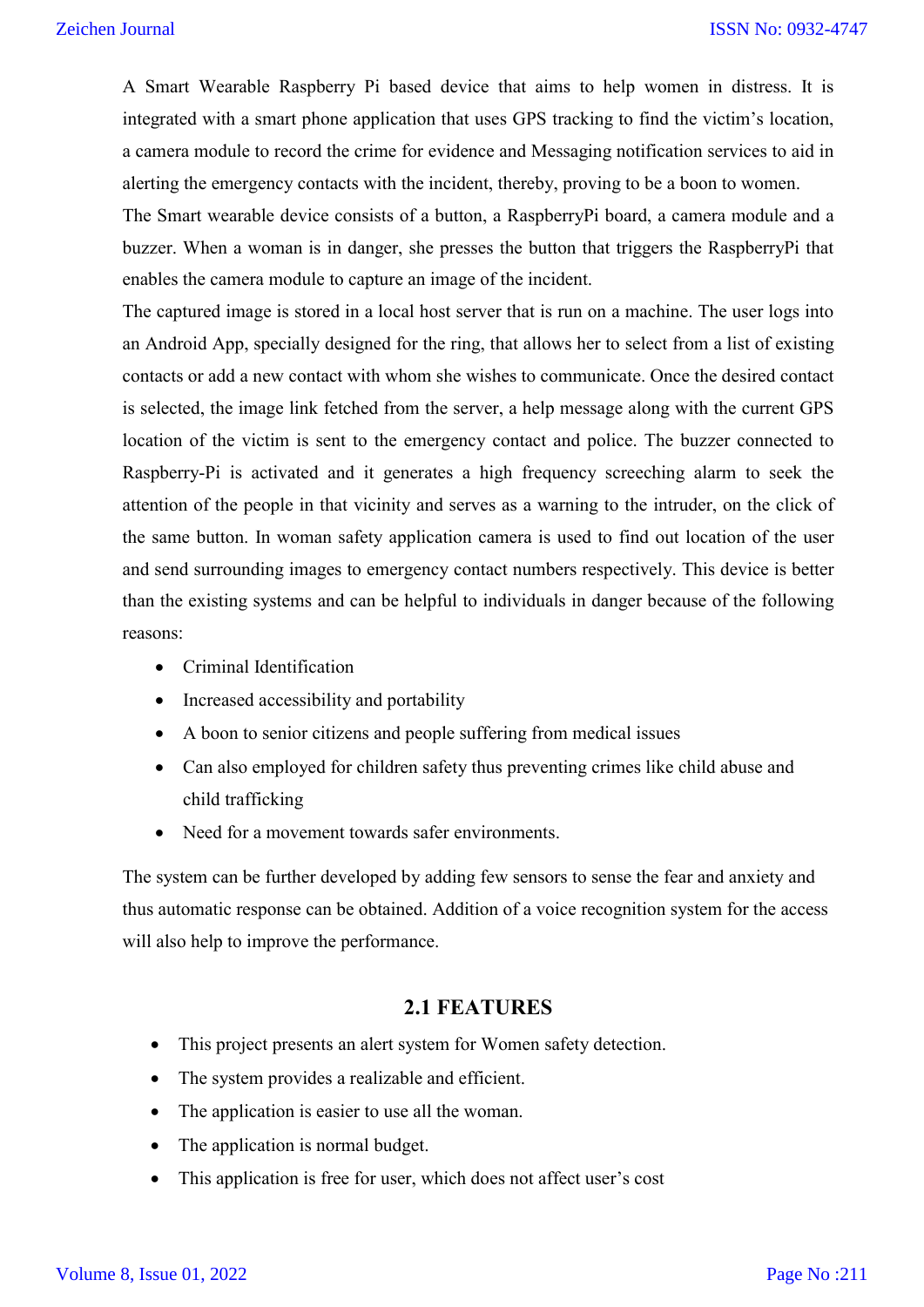# **3. HARDWARE & SOFTWARE REQUIREMENTS**

| <b>HARDWARE</b>                          | <b>SOFTWARE</b>          |
|------------------------------------------|--------------------------|
| RaspberryPi zero<br>$\bullet$            | Python<br>$\bullet$      |
| <b>Heartbeat Sensor</b><br>$\bullet$     | Raspbian OS<br>$\bullet$ |
| Temperature/humidity Sensor<br>$\bullet$ |                          |
| Sp02 Sensor<br>$\bullet$                 |                          |
| Camera                                   |                          |
| <b>GPS</b>                               |                          |

### **Raspberry pi Zero**



most affordable range of single-board computers.

The successor to the breakthrough Raspberry Pi Zero W, Raspberry Pi Zero 2 W is a form factor–compatible drop-in replacement for the original board. The board incorporates a quadcore 64-bit Arm Cortex-A53 CPU, clocked at 1GHz. At its heart is a Raspberry Pi RP3A0 system-in-package (Sip), integrating a Broadcom BCM2710A1 die with 512MB of LPDDR2 SDRAM. The upgraded processor provides Raspberry Pi Zero 2 W with 40% more singlethreaded performance, and five times more multi-threaded performance, than the original single-core Raspberry Pi Zero. Raspberry Pi Zero 2 W offers 2.4GHz 802.11 b/g/n wireless LAN and Bluetooth 4.2, along with support for Bluetooth Low Energy (BLE), and modular compliance certification. The board has a microSD card slot, a CSI-2 camera connector, a USB On-The-Go (OTG) port, and an unpopulated footprint for a HAT-compatible 40-pin GPIO header. It is powered via a micro-USB socket. Video output is via a mini-HDMI port; composite video output can easily be made available via test points if needed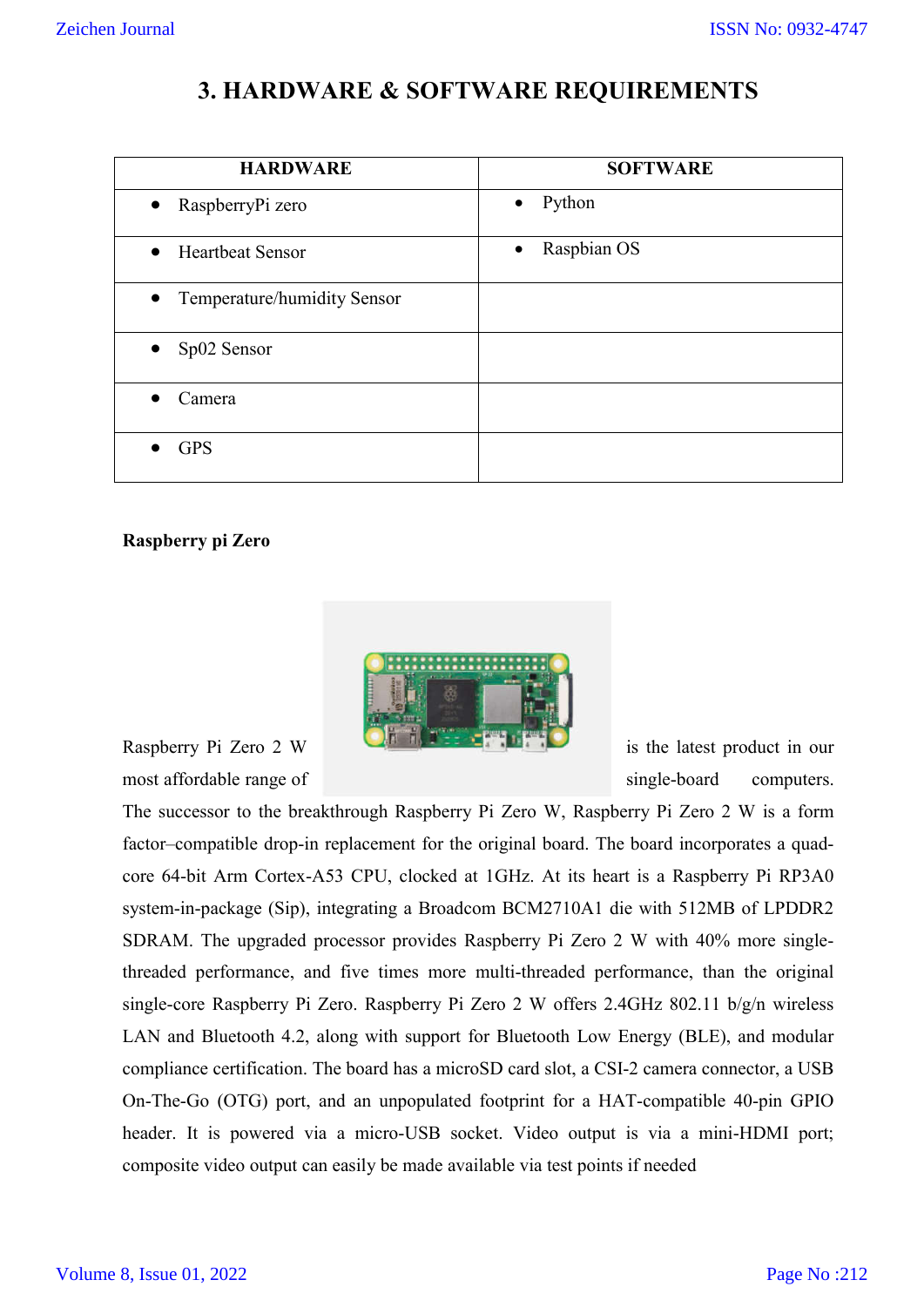## **MAX30100**



The MAX30100 is an integrated pulse oximetry and heartrate monitor sensor solution. It combines two LEDs, a photodetector, optimized optics, and low-noise analog signal processing to detect pulse oximetry and heart-rate signals. The MAX30100 operates from 1.8V and 3.3V power supplies and can be powered down through software with negligible standby current, permitting the power supply to always remain connected.

Applications

- Wearable Devices
- Fitness Assistant Devices
- Medical Monitoring Devices

#### **DHT11**

The digital temperature and humidity sensor DHT11 is a composite sensor that contains a calibrated digital signal output of temperature and humidity. The technology of a dedicated digital modules collection and the temperature and humidity sensing technology are applied to ensure that the product has high reliability and excellent long-term stability. The sensor includes a resistive sense of wet component and an NTC temperature measurement device, and is connected with a high-performance 8-bit microcontroller.

Only three pins are available for use: VCC, GND, and DATA. The communication process begins with the DATA line sending start signals to DHT11, and DHT11 receives the signals and returns an answer signal. Then the host receives the answer signal and begins to receive 40-bit humiture data (8-bit humidity integer  $+$  8-bit humidity decimal  $+$  8-bit temperature integer  $+$  8-bit temperature decimal  $+$  8-bit checksum).

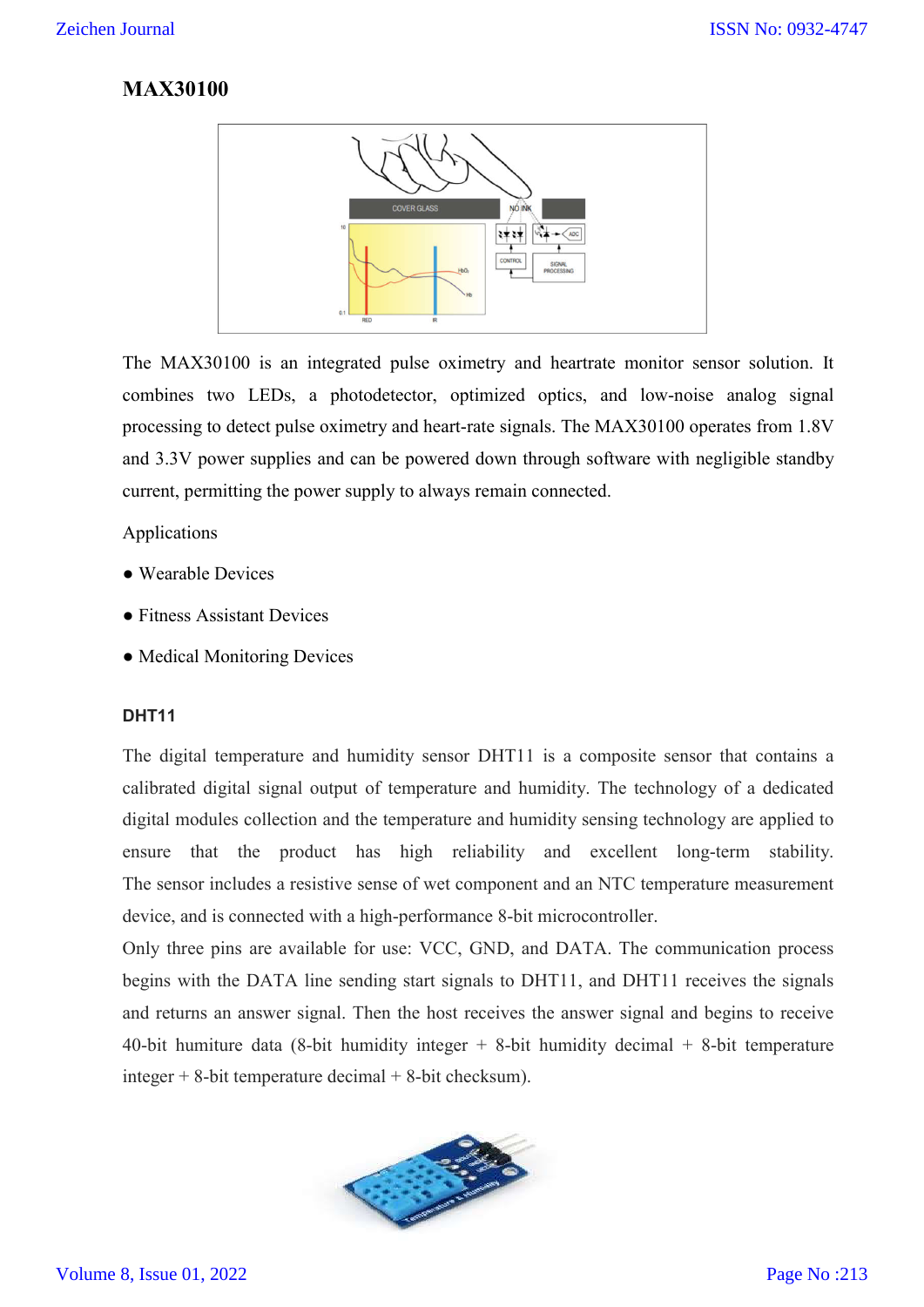## **Pi Cam**



The Raspberry Pi camera module can be used to take high-definition video, as well as stills photographs. It's easy to use for beginners but has plenty to offer advanced users if you're looking to expand your knowledge. There are lots of examples online of people using it for time-lapse, slow-motion, and other video cleverness. You can also use the libraries we bundle with the camera to create effects. If you're interested in the nitty-gritty, you'll want to know that the module has a five-megapixel fixed-focus camera that supports 1080p30, 720p60 and VGA90 video modes, as well as stills capture. It attaches via a 15cm ribbon cable to the CSI port on the Raspberry Pi. It can be accessed through the MMAL and V4L APIs, and there are numerous third-party libraries built for it, including the Pi camera Python library. The camera module is very popular in-home security applications, and in wildlife camera traps.

#### **NEO-6 MODULE**



The NEO-6 module series is a family of stand-alone GPS receivers featuring the highperformance u-blox 6 positioning engines. These flexible and cost-effective receivers offer numerous connectivity options in a miniature 16 x 12.2 x 2.4 mm package. Their compact architecture and power and memory options make NEO-6 modules ideal for battery operated mobile devices with very strict cost and space constraints. The 50-channel u-blox 6 positioning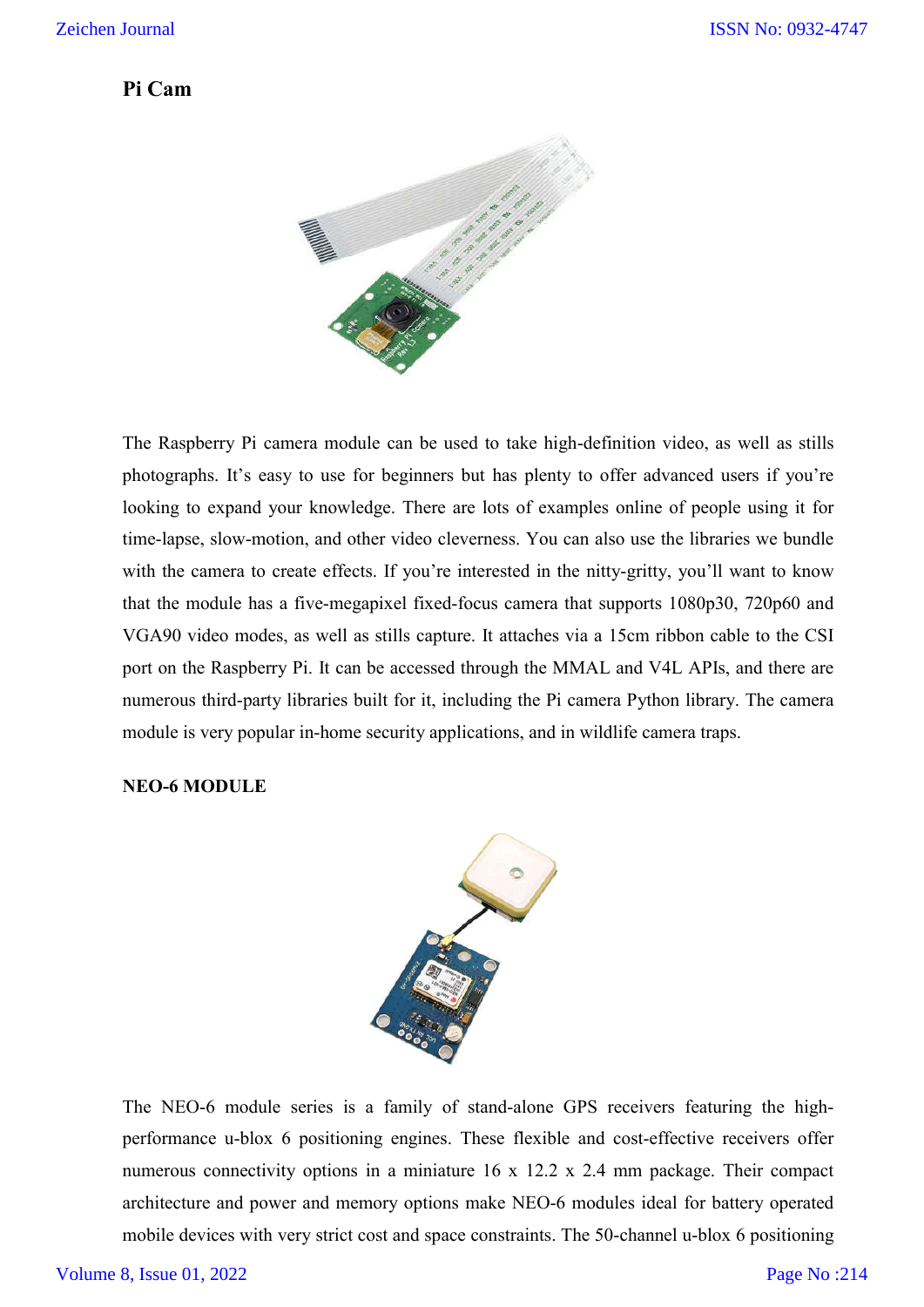engine boasts a Time-To-First Fix (TTFF) of under 1 second. The dedicated acquisition engine, with 2 million correlators, is capable of massive parallel time/frequency space searches, enabling it to find satellites instantly. Innovative design and technology suppress jamming sources and mitigates multipath effects, giving NEO-6 GPS receivers excellent navigation performance even in the most challenging environment.

## **4. CONCLUSION**

There are many severe problems that arise all of a sudden, that really cause threat to life. There should be some means to both detect and alert the authorities. Developing such an Android application which is an alert system for PROBLEM detection "I PROB", was a great experience. The person, who is in trouble-victim, can make use of our application to seek the help from his/her trustworthy people-guardian. The functionality that we provide in our application makes it very simple and easy to use. Whenever a person is in trouble all that he/she got to do is, to just give shake to their cell that has our application deployed in it. Once the shake is given a message seeking for help will be sent. There will not be any necessary to search the contact details, to create message and then send it. All that needed is an Android cell with our application deployed in it. When the guardian responds with a TRACK message, the current location of victim is found. Therefore, our application will be more efficient and productive in problem detecting and alerting.

Sometimes the culprits are not punished just because of the lack of evidence. But using our application one can even register the complaint to police against the culprit. Preventive measures can be taken before some crime is committed.

## **5. FUTURE SCOPE**

In the proposed system is a combination of android and cloud technology. An android mobile having GPRS and GPS facilities will connect to cloud server for the updates for route description. Whenever a blind person wants to go from one place to another place, he must select the source and destination point and then our system will guide him in a proper way.

He will be guided to his destination by the updates received via the cloud server; Android application first gives the source (usually current location) & destination location and the date and time. The proposed system is a context aware system which will find the best route based on date and time using context aware concept and guide the user. This system uses the Google Map which gives the co-ordinates of the location and vice-versa. This system has a voice play module which will instruct the user to move in proper direction.

Volume 8, Issue 01, 2022